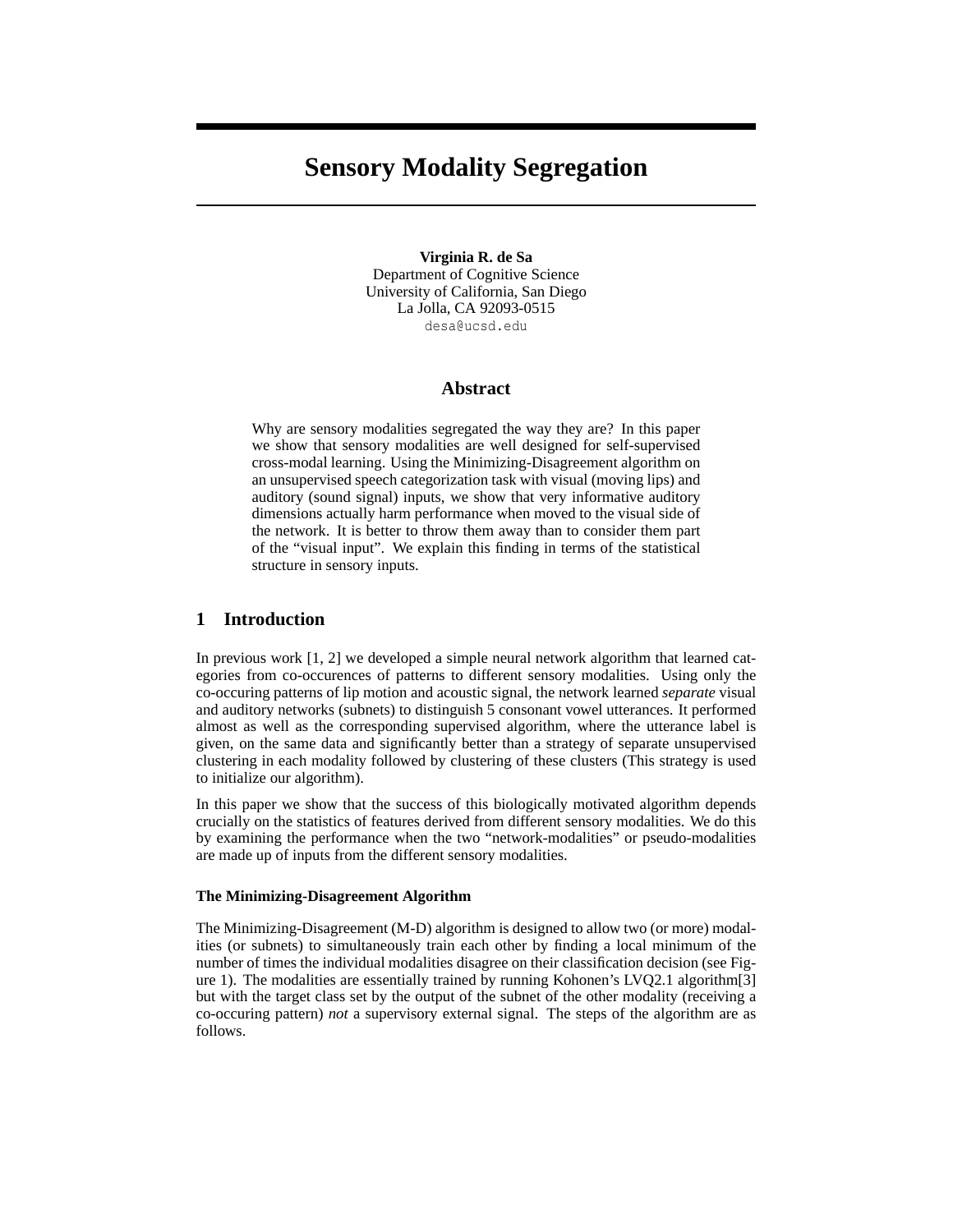

Figure 1: **The network for Minimizing-Disagreement algorithm.** The weights from the hidden units to the output units determine the "labels" of the hidden units. These weights are updated throughout training to allow hidden units to change classes if needed. During training each modality creates an output label for the other as shown on the right side of the figure. After training, each modality subnet is tested separately.

- 1. Initialize hidden unit weight vectors in each modality (unsupervised clustering)
- 2. Initialize hidden unit labels using unsupervised clustering of the activity patterns across the hidden units from both modalities
- 3. Repeat for each presentation of input patterns  $X_1(n)$  and  $X_2(n)$  to their respective modalities
	- For each modality, find the two nearest hidden unit weight vectors to the respective input pattern
	- Find the hypothesized output class in each modality (as given by the label of the hidden unit with closest weight vector). The label of a hidden unit is the output unit to which it projects most strongly.
	- For each modality update the hidden unit weight vectors according to the LVQ2.1 rule (Only the rules for modality 1 are given below)

Updates are performed only if the current pattern  $X_1(n)$  falls within c(n) of the border between two hidden units of different classes (one of them agreeing with the output from the other modality). In this case

$$
\vec{w}_{1_{i^*}}(n) = \vec{w}_{1_{i^*}}(n-1) + \varepsilon(n) \frac{(X_1(n) - \vec{w}_{1_{i^*}}(n-1))}{||X_1(n) - \vec{w}_{1_{i^*}}(n-1)||}
$$
  

$$
\vec{w}_{1_{j^*}}(n) = \vec{w}_{1_{j^*}}(n-1) - \varepsilon(n) \frac{(X_1(n) - \vec{w}_{1_{j^*}}(n-1))}{||X_1(n) - \vec{w}_{1_{j^*}}(n-1)||}
$$

where  $\vec{w}_{1_{i^*}}$  is the weight vector of the hidden unit with the same label, and  $\vec{w}_{1j^*}$  is the weight vector of the hidden unit with another label.

• Update the labeling weights using Hebbian learning between the winning hidden unit and the output of the other modality.

In order to discourage runaway to one of the trivial global minima of disagreement, where both modalities only ever output one class, weights to the output class neurons are renormalized at each step. This normalization means that the algorithm is not modifying the output weights to minimize the disagreement but instead clustering the hidden unit representation using the output class given by the other modality. This objective is better for these weights as it balances the goal of agreement with the desire to avoid the trivial solution of all hidden units having the same label.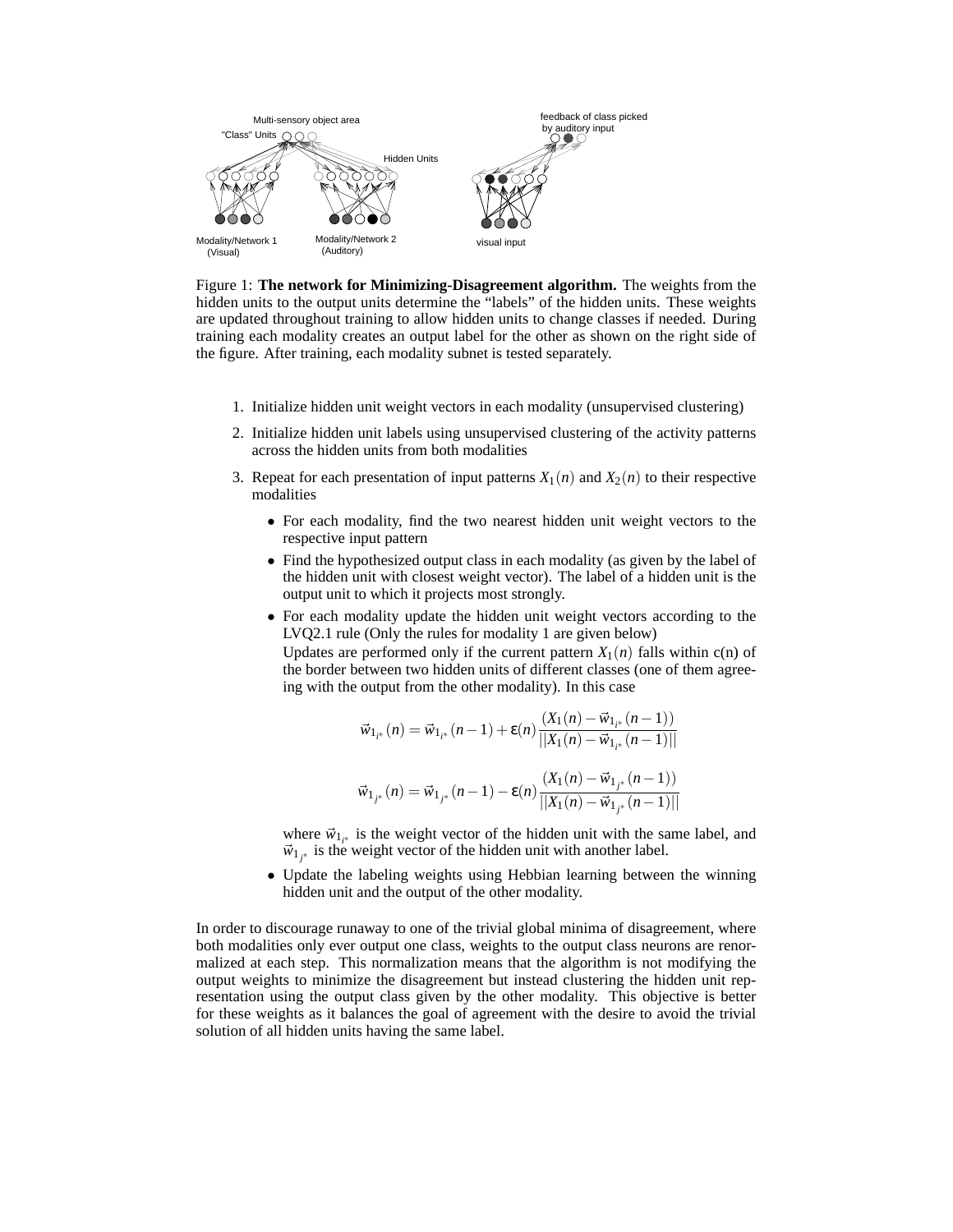

Figure 2: **An example Auditory and Visual pattern vector.** The figure shows which dimensions went into each of Ax, Ay, Vx, and Vy.

# **2 Experiments**

#### **2.1 Creation of Sub-Modalities**

The original auditory and visual data were collected using an 8mm camcorder and directional microphone. The speaker spoke 118 repetitions of /ba/, /va/, /da/, /ga/, and /wa/. The first 98 samples of each utterance class formed the training set and the remaining 20 the test set. The auditory feature vector was encoded using a  $24$  channel mel code<sup>1</sup> over  $20$ msec windows overlapped by 10 msec. This is a coarse short time frequency encoding, which crudely approximates peripheral auditory processing. Each feature vector was linearly scaled so that all dimensions lie in the range [-1,1]. The final auditory code is a (24  $\times$ 9) 216 dimension vector for each utterance. An example auditory feature vector is shown in Figure 2 (bottom).

The visual data were processed using software designed and written by Ramprasad Polana [4]. Visual frames were digitized as  $64 \times 64$  8 bit gray-level images using the Datacube MaxVideo system. Segments were taken as 6 frames before the acoustically determined utterance offset and 4 after. The normal flow was computed using differential techniques between successive frames. Each pair of frames was then averaged and then these averaged frames were divided into 25 equal areas  $(5 \times 5)$  and the motion magnitudes within each frame were averaged within each area. The final visual feature vector of dimension (5 frames  $\times$  25 areas) 125 was linearly normalized as for the auditory vectors. An example visual feature vector is shown in Figure 2 (top).

The original auditory and visual feature vectors were divided into two parts (called Ax, Ay and Vx,Vy as shown in Figure 2). The partition was arbitrarily determined as a compromise between wanting a similar number of dimensions and similar information content in each part. (We did not search over partitions; the experiments below were performed only for this partition). Our goal is to combine them in different ways and observe the performance of the minimizing-disagreement algorithm.

We first benchmarked the divided "sub-modalities" to see how useful they were for the task. For this, we ran a supervised algorithm on each subset. The performance measurements are shown in Table 1.

<sup>&</sup>lt;sup>1</sup>linear spacing below 1000 Hz and logarithmic above 1000 Hz.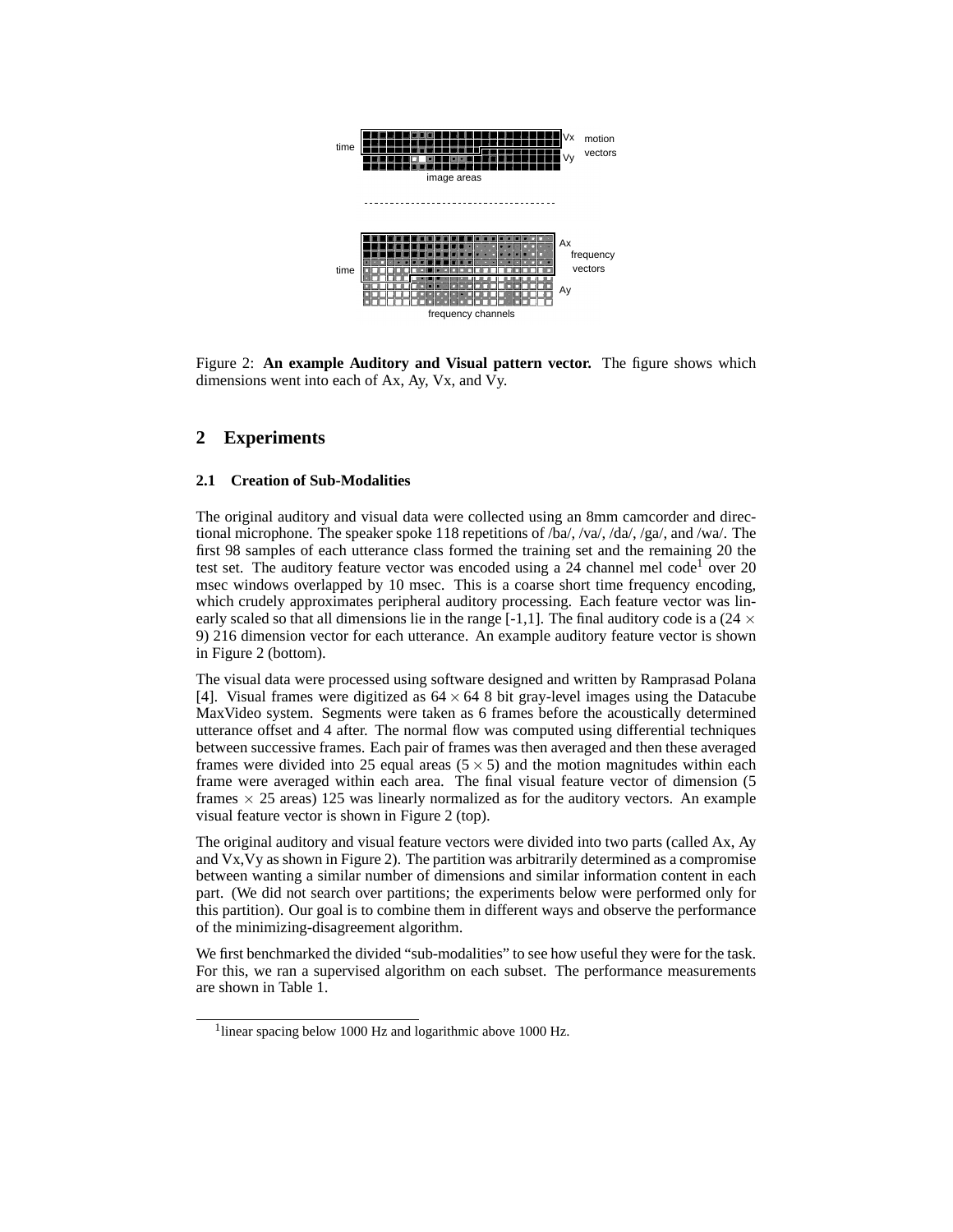| Sub-Modality | Supervised Performance |
|--------------|------------------------|
| Ax           | $89 + 2$               |
| Ay           | $91 + 2$               |
| $V_{X}$      | $83 + 2$               |
|              | $77 + 3$               |

Table 1: **Supervised performance of each of the sub-modalities**. All numbers give percent correct classifications on independent test sets  $\pm$  standard deviations.

## **2.2 Creation of Pseudo-Modalities**

Pseudo-modalities were created by combining all combinations (of 3 or less) of Ax, Ay, Vx and Vy; thus  $Ax+Vx+Vy$   $(Ax+V)$  would be a pseudo-modality. The idea is to test all possible combinations of pseudo-modalities and compare the resulting performance of the final individual subnets with what a supervised algorithm could do with the same dimensions.

## **2.3 Pseudo-Modality Experiments**

In order to allow fair comparison, appropriate parameters were found for each modality division. The data were divided into 75% Training, and 25% Test data. Optimal parameters were selected by observing performance on the training data, and performance is reported on the test data.

The results for all possible divisions are presented in Figure 3. Each network has the following key. The light gray bar and number represents the test-set performance of the pseudo-modality consisting of the sub-modalities listed below it. The darker bar and number represents the test-set performance of the other pseudo-modality. The black outlines (and numbers above the outline) give the performance of the corresponding supervised algorithm (LVQ2.1) with the same data. Thus, the empty area between the shaded area and black outline represents the loss from lack of supervision.

Looking at the figure, one can make several comparisons. For each submodality, we can ask: To get the best performance of a subnet using those dimensions, where should one put the other sub-modalities in a M-D network? For instance, to answer that question of Ax, one would compare the performance of the Ax subnet in Ax/Ay+V network with that of the Ax+Ay subnet in the  $Ax+Ay/Vx+Vy$  network, with that of the  $Ax+Vx+Vy$ subnet in the  $Ax+Vx+Vy/Ay$  network etc. The subnet containing Ax that performs the best is the Ax+Ay subnet (trained with co-modality Vx+Vy). In fact, it turns out that for each submodality, the architecture for optimal post-training performance of the subnet containing that submodality, is to put the dimensions from the same "real" modality on the same side and those from the other modality on the other side.

This raises the question: Is performance better for the  $Ax+Ay/Vx+Vy$  network than the Ax/Ay+Vx+Vy network because the *benefit* of having Ay with Ax is greater than that of having Ay with Vx and Vy (in other words, are there some higher order relationships between dimensions in Ax and those in Ay that require both dimensions to be learned by the same subnet) OR is it actually harmful to have Ay on the opposite side from Ax? We can answer this question by comparing the performance of the  $Ax/Ay+Vx+Vy$  network with that of the Ax/Vx+Vy network as shown in Figure 4. For that particular division, the results are not significantly different (even though we have removed the most useful dimensions), but for all the other divisions, performance is improved when dimensions are *removed* so that only dimensions from one "real" sensory modality are on one side. For example, the two graphs in the second column show that it is actually *harmful* to include the very useful Ax dimensions on the visual side of the network – we do better when we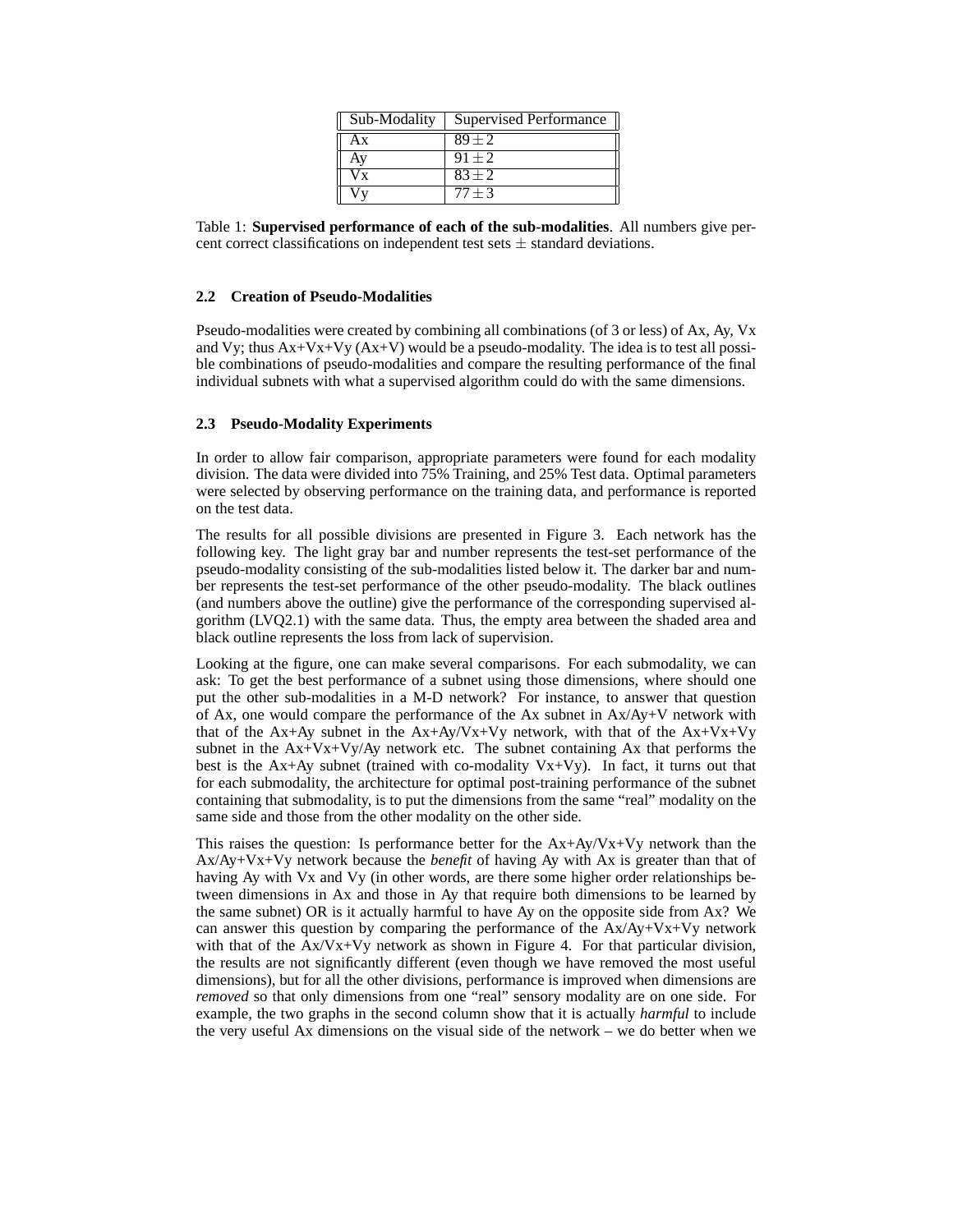

Figure 3: **Self-supervised and Supervised performances for the various pseudomodality divisions**. Standard errors for the self-supervised performance means are  $\pm 1$ . Those for the supervised performances are  $\pm$ .5.

throw them away. Note that this is true even though a supervised network with  $Ax+Vx+Vy$ does much better than a supervised network with  $Vx+Vy$  — this is not a simple feature selection result.

#### **2.4 Correlational structure is important**

Why do we get these results? The answer is that the results are very dependent on the statistical structure between dimensions within and between different sensory modalities.

Consider a simpler system of two 1-Dimensional modalities and two classes of objects. Assume that the sensation detected by each modality has a probability density given by a Gaussian of different mean for each class. The densities seen by each modality are shown in Figure 5. In part A) of the Figure, the joint density for the stimuli to both modalities is shown for the case of conditionally uncorrelated stimuli (within each class, the inputs are uncorrelated). Parts C) and D) show the changing joint density as the sensations to the two modalities become more correlated within each class. Notice that the density changes from a "two blob" structure to more of a "ridge" structure. As it does this the projection of the joint density gives less indication of the underlying bi-modal structure *and* the local minimum of the Minimizing-Disagreement Energy function gets shallower and narrower. This means that the M-D algorithm would be less likely to find the correct boundary.

A more intuitive explanation is shown in Figure 6. In the figure imagine that there are two classes of objects, with densities given by the thick curve and the thin curve and that this marginal density is the same in each one-dimensional modality. The line drawing below the densities, shows two possible scenarios for how the "modalities" may be related. In the top case, the modalities are conditionally independent. Given that a "thick" object is present, the particular pattern to each modality is independent. The lines represent a possible sampling of data (where points are joined if they co-occured). The minimizing disagreement algorithm wants to find a line from top to bottom that crosses the fewest lines – within the pattern space, disagreement is minimized for the dashed line shown.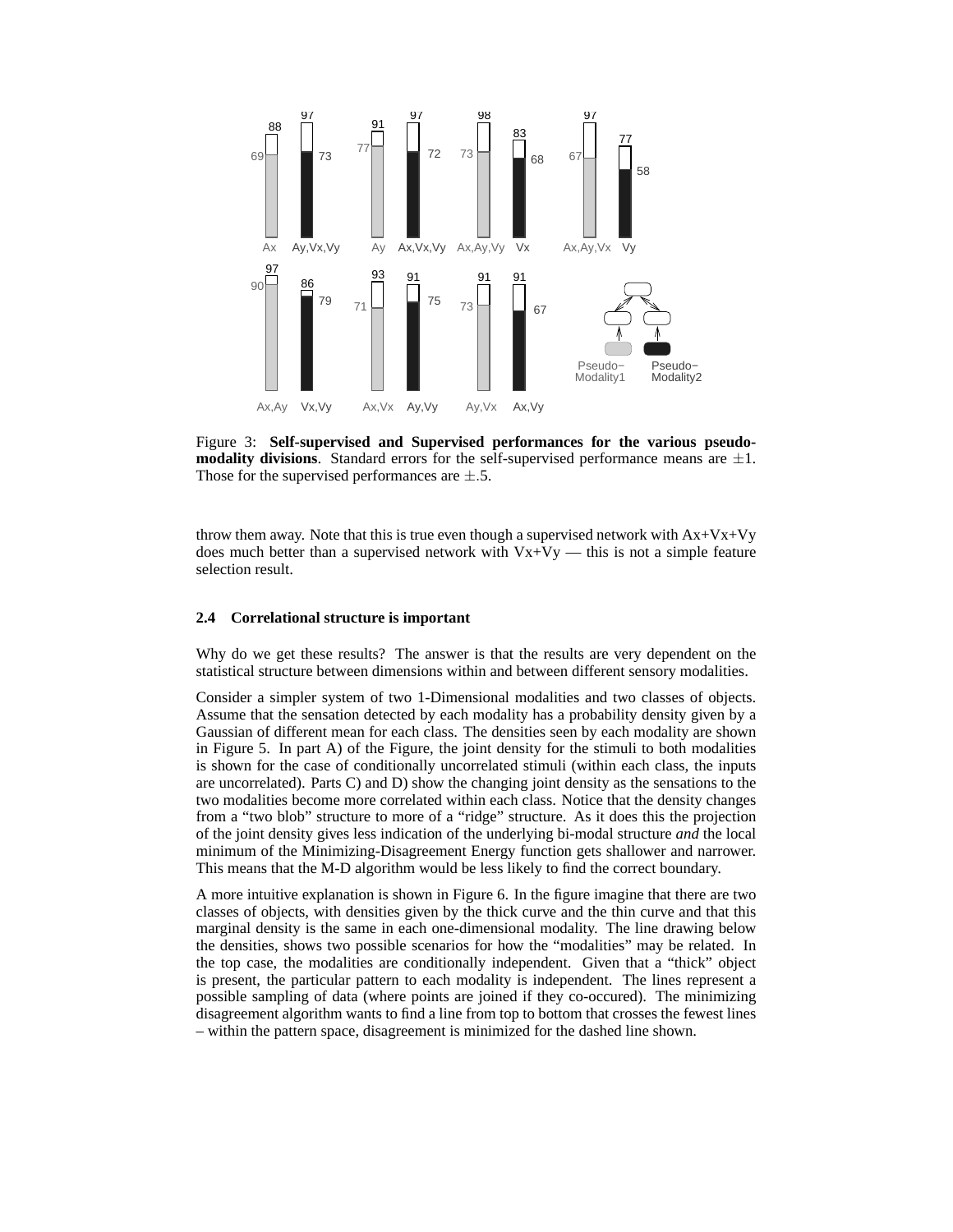

Figure 4: **This figure shows the benefits of having a pseudo-modality composed of dimensions from only ONE real modality (even if this means throwing away useful dimensions**). Standard errors for the self-supervised performance means are  $\pm 1$ . Those for the supervised performances are  $\pm$ .5.



Figure 5: Different joint densities with the same marginal densities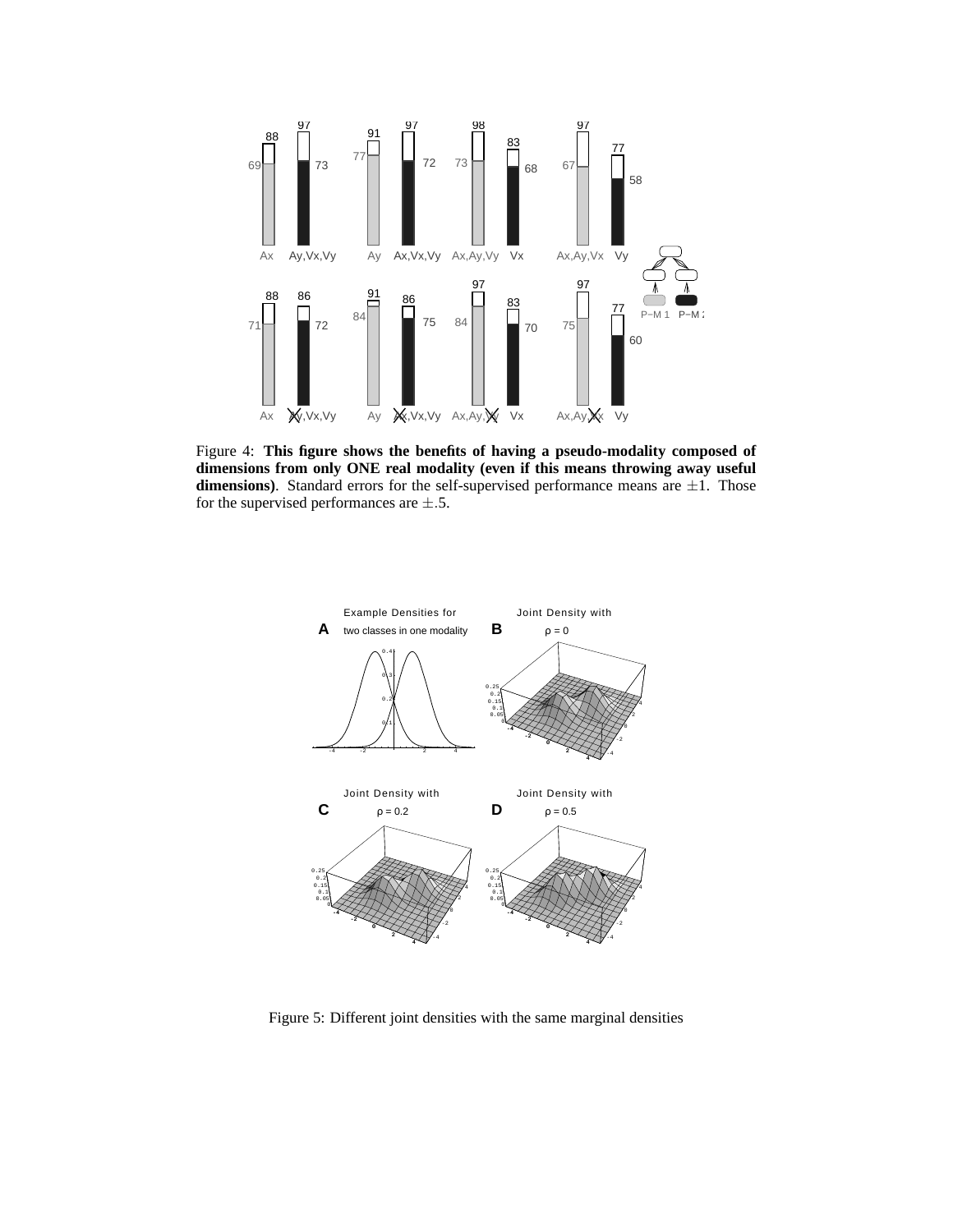

Figure 6: Lines are joined between co-occuring patterns in two imaginary 1-D modalities (as shown at top). The M-D algorithm wants to find a partition that crosses the fewest lines.



Figure 7: **Statistical Structure of our data**

In the bottom case, the modalities are strongly dependent. In this case there are many local minima for minimum disagreement, that are not closely related to the class boundary. It is easy for the networks to minimize the disagreement between the outputs of the modalities, without paying attention to the class. Having two very strongly dependent variables, one on each side of the network, means that the network can minimize disagreement by simply listening to those units.

To verify that our auditory-visual results were due to statistical differences between the dimensions, we examined the statistical structure of our data. It turns out that, within a class, the correlation coefficient between most pairs of dimensions is fairly low. However, for related auditory features (similar time and frequency band) correlations are high and also for related visual features. This is shown in Figure 7. We also computed the conditional mutual information between each pair of features given the class  $I(x, y|Class)$ . This is also shown in Figure 7. This value is 0 if and only if the two features are conditionally independent given the class. The graphs show that many of the auditory dimensions are highly dependent on each other (even given the class), as are many of the visual dimensions. This makes them unsuitable for serving on the other side of a M-D network.